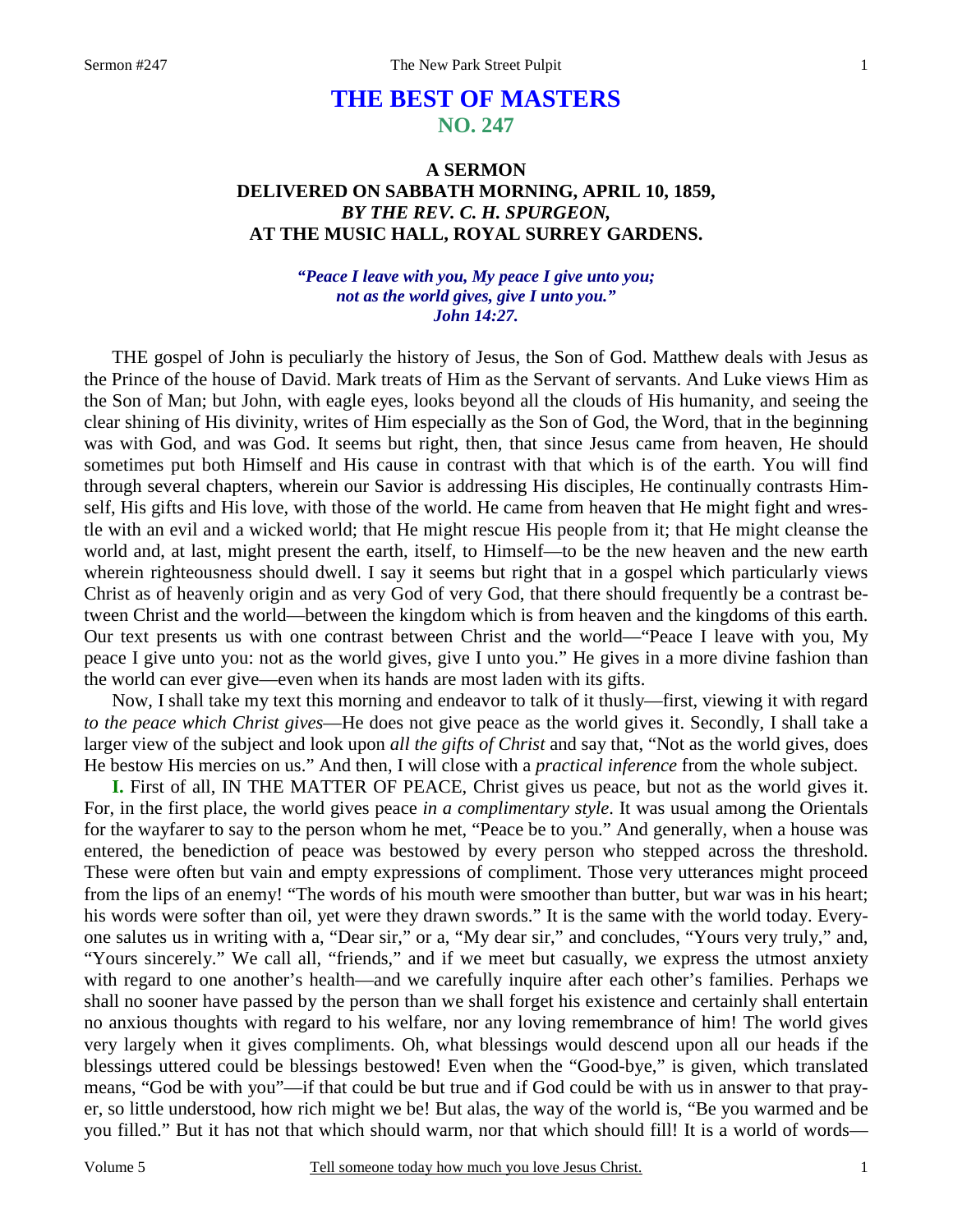high-sounding, empty, all-deceiving words! Now, not so does Christ give. If He says, "Peace be with you," His benediction is most true and full of sweet sincerity. He left His own peace in heaven that He might give the peace which He enjoyed with His Father to us in this world of sorrow, for thus He puts it, "My peace I give unto you." Christ, when He blesses, blesses not in word, only, but in deed. The lips of truth cannot promise more than the hands of Love will surely give! He gives not in compliment.

Furthermore, even when the world's wishes of peace are sincere, what are they but *mere wishes*? If I am met by my most sincere friend and he wishes to give a benediction, he cannot bestow one. 'Tis God's to bless His people with peace. We may bless with the wish but not with the deed. It may be our desire that every mercy should cluster round the head of our friend—that his pillow should be smooth; that his path should be easy; that his heart should be happy, that his end may be peace—but we must leave it with God to fulfill our prayers. If our power were equal to our will, how richly would we bless our friends with the priceless jewel of peace! But Christ says, "Not as the world gives, give I unto you." His wishes for us shall be accomplished and He, Himself, shall work them out. Does He wish for us that we may be sanctified? Lo, He will sanctify us and present us without spot, or wrinkle, or any such things! Is it His will that we should be with Him where He is? It shall be done and we shall behold His glory and we shall share in it! There was never a wish in Christ's heart with regard to His people that merely ended in a wish. The wish is but the bow string—the blessing is the arrow shot from it. Christ has not an empty bow—His quiver is filled with arrows and every time He wishes, He fits a blessing on the string and sends it to us! Oh, rest assured that not as the world gives, with the empty wish, the deceitful brook, the empty well, does Christ give to us! He gives fullness and a reality in all that He bestows!

Yet, furthermore, I may remark that with regard to peace, the world gives only peace in prospect. There is not a man alive who is not hoping for better times. Even boys and girls believe that better times are coming—times of rest and peace. The man who is just beginning in business expects that he shall take his rest and be much at ease when he shall have succeeded in establishing a connection. Or if he finds that as business increases, cares multiply, he hopes that in a little time the whole matter will become steadier, and that by the employment of honest persons, much of the care may be taken from him. And that time comes. But he finds that, even then, there are fresh cares which have arisen as the others have died out. He then looks forward to the time when, in his green old age, he shall retire to some country retreat and there spend the rest of his days in peace. For the most part that is but a vision, and gray age, in its retirement, still has its troubles! Still, when men grow old, trouble is as young as ever and man finds just as much to prick and wound in the thorns of earth as when for the first time he trod its soil! We are all *intending and beginning* to be peaceful. We are all *going* to be happy, by-and-by! We have all made up our minds that soon we will have done with desiring more and then we will make our rest. This is the miraculous mistake of man—that he is always *beginning* to live—but he never does! He always *intends* to be satisfied, but he never is! He always *means* to sit down in content, but that period never arrives! He has always something to vex him, but still hopes the day shall come when he shall be vexed no more! Now, not as the world gives, does Christ give to us. The world puts before us a mirage in the desert. We see before us what we fancy to be springs of water and spreading palm trees—and we rush forward, but it is not there. It is only a few miles ahead and on we go, full wearily and foot-sore and now it is a little further on. Still we hurry on; but as we progress, the vision flies before us and we never reach it. Not thus does Christ bless. He gives and gives now! He gives in present foretaste and will give assuredly in the world which is to come. Yes, even now, the true Christian can say he has peace in Christ! Oh, there are some of us who know what it is to be so content and happy when our thoughts are exercised upon our standing in Christ, that we could say we have not a wish beyond—we could sit still forever and rest in Him! Verily, we can testify that they who have believed do enter into rest. We have seen the billows roar; we have marked the storm gathering; we have seen the black clouds big with tempest gathering overhead. And we have been enabled to defy all these things and to find rest in Christ, notwithstanding! No, and when the clouds have emptied out their horrors; when the lightning has scathed the brow of darkness and the thunder has rolled tremendous through the sky—we have known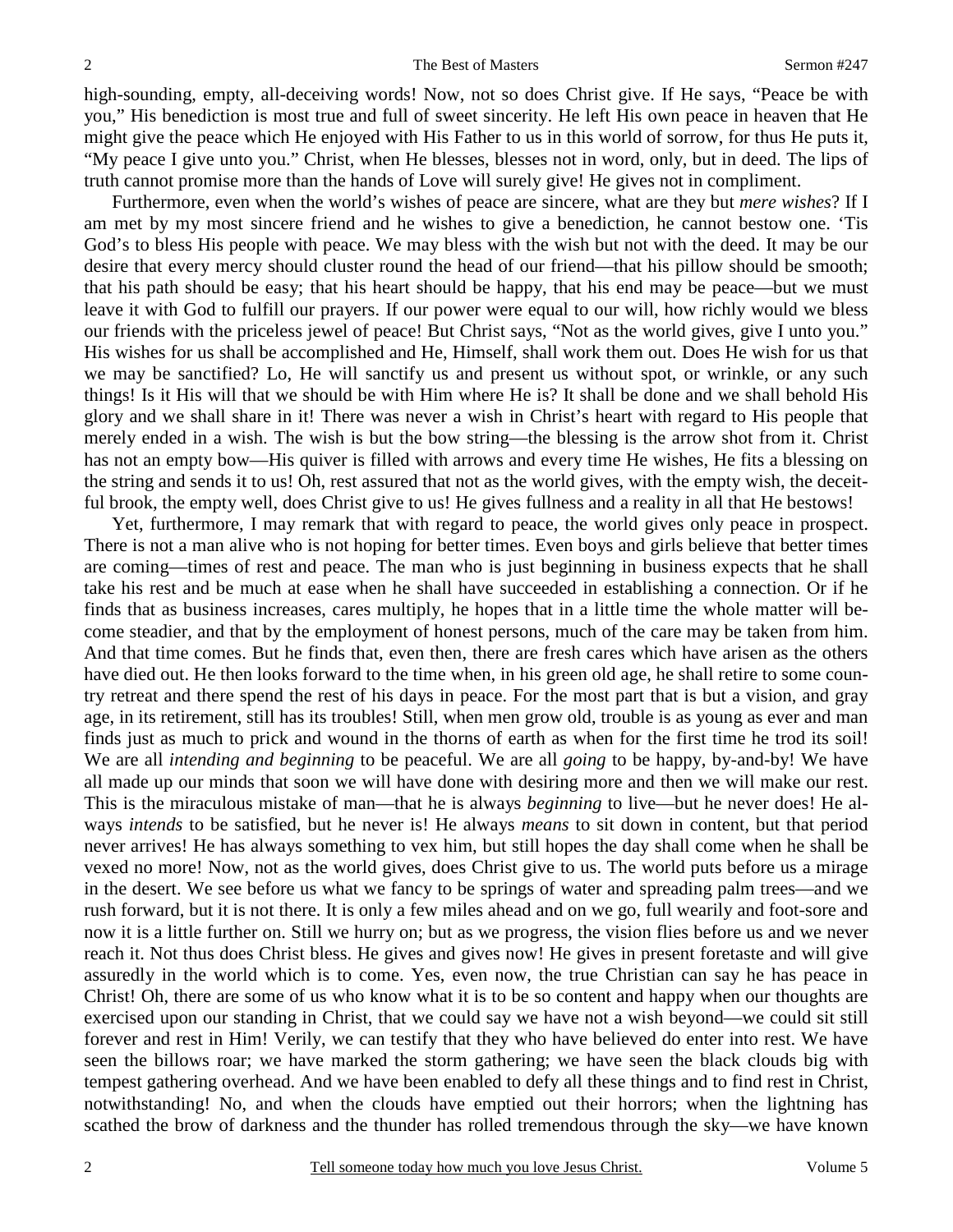#### Sermon #247 The Best of Masters

3 what it is, even then—to rest in the bosom of Christ as a baby upon the breast of its mother! We have

had a quiet and a perfect rest while the world has been in arms abroad. Christ gives a real peace, not a something that we have to hunt for tomorrow, but a thing that we have now! And the true believer can say that when he is enabled to see himself in Christ, he has all he needs. He can rest on beds of spices, feed among the lilies of satisfaction and neither ask nor wish for anything beyond! "Peace I give unto you. Not as the world gives, I give unto you."

Yet again—I remark once more that all the peace which the world ever did give to any man was a delusion! I know some who possess the world's peace—I would to God that peace would be broken! Some of you are content with yourselves. You are good enough, you say, or, if not good enough, 'tis easy to amend. You fold your arms and you say, "Why make myself miserable about religion? Why trouble myself about the interests of another world?" Ah, man, I would to God you could be made *wretched*—that you could be made miserable—for mark, your sleep is the sleep of death! It is one of the devil's great devices for destroying souls, to satisfy men—to give them the drug of indifference, the tincture of procrastination and so to suppress and stupefy them so that they go on from day-to-day careless and reckless, till they lift up their eyes in hell! Why, if you are concerned about your souls, there is hope for you. The way to peace lies through distress—you must first be agitated before you can be pacified. But, if you now say, "Peace, peace," I tell you there is no peace! And if you now say, "Be quiet, be still, hush!" I warn you, that all the quiet of which you boast is nothing but the hush before the hurricane—when the world seems as if it stands still in terror! When the birds droop their wings upon the trees and cease their notes—when the very lion hides himself in the thicket and when he roars no more, but is still waiting for the rushing wings of tempest—here is a picture of your vaunted peace! Your calm is but a prelude of an eternal storm! The sunshine of today is but the index of the awful shower of tomorrow—a shower of red rain of vengeance and of hail mingled with fire! Oh, the peace the world gives is delusive! They who rest there, rest upon a bed of death! But the peace which Christ gives is no delusion. When the Christian can sit down and say "I have nothing to fear. I have nothing to trouble me nothing to tremble at, neither for this world, nor for the next," he is not saying one word more than he has good ground for saying! No, he is not going as far as he might go. He may say—

# *"Now let earth's old pillars shake And all the wheels of nature break; My steadfast soul shall fear no more Than solid rocks when billows roar."*

That peace has no pretense in it. It is not pompous. It is a reality! Profound though it is, it is not one whit more profound than it is warranted to be! The believer rests upon a solid rock and all the waves of trouble can never make that rock give way, or shake the foundation of his peace. "Not as the world gives, give I unto you."

**II.** Now having touched upon the first point, I come to the second IN THE MATTER OF GIVING. Take a broad view of it. In whatever the world gives, Christ does not give after the same fashion.

In the first place, the world gives scantily. Even the world's best friends have had cause to complain of its contemptible treatment. In reading the biographies of mighty men whom the world honors, you will be soon convinced that the world is a most ungrateful friend. If you should devote your whole life to serve the world and make it happy, think not the world would ever return you so much as a dolt! Robert Burns is an instance of the world's fine gratitude. There was the world's poet—he sung the roaring tankards foaming; he sang the loves of women and the joys of lust—the world admired him, but what did the world do for him? He might drag along his whole life in almost poverty! When the time comes for Robert Burns to be honored, (which was all too late for a buried man), how did they honor him? He had poor relatives. Look to the subscription list, and see how magnificent the donations they received! They honored him with libations of whiskey which they drank themselves! That was all they would give him. The devotion of the Scotch drunkards to their poet is a devotion to their drunkenness, not to him! Doubtless there are many true-hearted men who bewail the sinner as much as they admire the genius, but the mass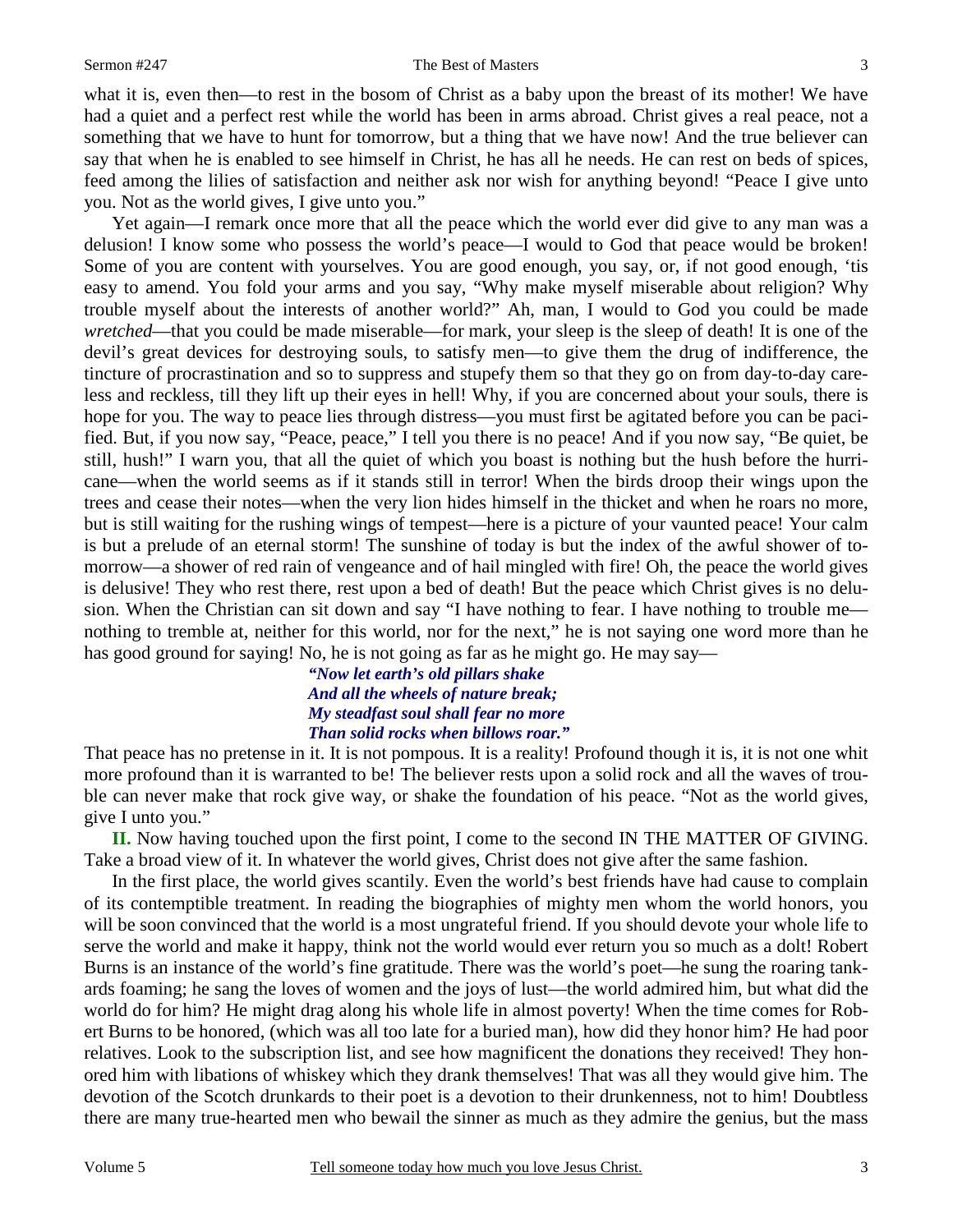like him, none the worse for his faults. However, if it had been ordained and decreed that every drunkard who honored Burns should go without his whiskey for a week—there was not a dozen of them would have done it—not half a dozen! Their honor to him was an honor to themselves—it was an opportunity for drunkenness—at least in thousands of instances! As I stood by his monument some little time ago, I saw around it a most dismal, dingy set out of withered flowers, and I thought, "Ah, this is his honor! O, Burns, how have you spent your life to have a withered wreath for the world's payment of a life of mighty genius, and a flood of marvelous song?" Yes, when the world pays best, she pays nothing! And when she pays least, she pays her flatterers with scorn! She rewards their services with neglect and poverty. Many a statesman might I quote who has spent his life in the world's service and, at first, the world said, "Go on, go on," and he was applauded everywhere. He was doing something to serve his time! But he made a little mistake—a mistake, perhaps, which will prove not to have been a mistake at all when the books of history shall be read with a clearer eye, but—"Down with him," says the world, "we will have nothing more to do with him!" All he may have done before went for nothing! One mistake; one flaw in his political career: "Down with him, cast him to the dogs! We will have nothing to do with him!" Ah, the world pays scantily indeed! What will it do for those it loves the best? When it has done all it can, the last resource of the world is to give a man a title (and what is that)? And then to give him a tall pillar and set him up there to bear all weathers, to be pitilessly exposed to every storm. And there he stands for fools to gaze at, one of the world's great ones paid in stone! It is true the world has paid that out of its own heart, for that is what the world's heart is made of—the world pays scantily. But did you ever hear a Christian who complained thus of his Master? "No," he will say, "When I serve Christ, I feel that my *work* is my wages! That labor for Christ is its own reward. He gives me joy on earth, with a fullness of bliss hereafter." Oh, Christ is a good paymaster! "The wages of sin is death, but the gift of God is eternal life." He who serves Christ may get but little gold and silver such as this world calls precious; but he gets gold and silver that shall never be melted in the last refining fire; that shall glitter among the precious things of immortality throughout eternity! The world pays sparingly and scantily, but not so Christ!

Again—if you will serve the world and you wish to have gifts from it, the world will pay you halfheartedly. Now, by the world I mean the religious world quite as much as any other part of it! I mean the *whole* world—religious, political, good, bad and indifferent—the whole lot of them! If you serve the world, it will pay you half-heartedly. Let a man spend himself for his fellow creatures' interests, what will he get for it? Some will praise him, some will abuse him. The men who escape without abuse in this world are the men who do nothing at all! He who is most valiant and useful must expect to be most reprobated and abhorred! Those men who are borne upon the waves of popular applause are not the men whose worth is true—real philanthropists must swim against the stream! The whole list of the world's benefactors is an army of martyrs. All along the path of the good is marked with blood and fire. The world does not pay the men who really serve it, except with ingratitude. I say, to come back, even when the world does pay, it pays half-heartedly. Did you ever know a man, yet, concerning whom the world's mind was one? I never heard of any. "Oh," says one, "So-and-So is one of the best men of his times." Go down the next street and you will hear it said, "He is the biggest vagabond living." Go to one and you will hear him say, "I never heard a man of such genius as that is." "Oh," says another, "mere twaddle." "There is such a newspaper," says one, "how ably it defends the rights of the people." "Oh," says another, "mere democracy—seeking to pull down everything that is constitutional and proper." The world never made up its mind about any man yet! There is not a soul living concerning whom the world is unanimous! But when Christ gives anything, He always gives with all His heart! He does not say to His people, "There, I give you this, but still I have half-a-mind to keep it back." No, Christ gives His heart to all His people. There is no double-mindedness in Jesus! If we are enabled by free grace to serve Him and to love Him, we may rest quite sure that in the rich reward which His grace shall give us, His whole heart shall go with every blessing. When Christ blesses the poor, needy soul, He does not give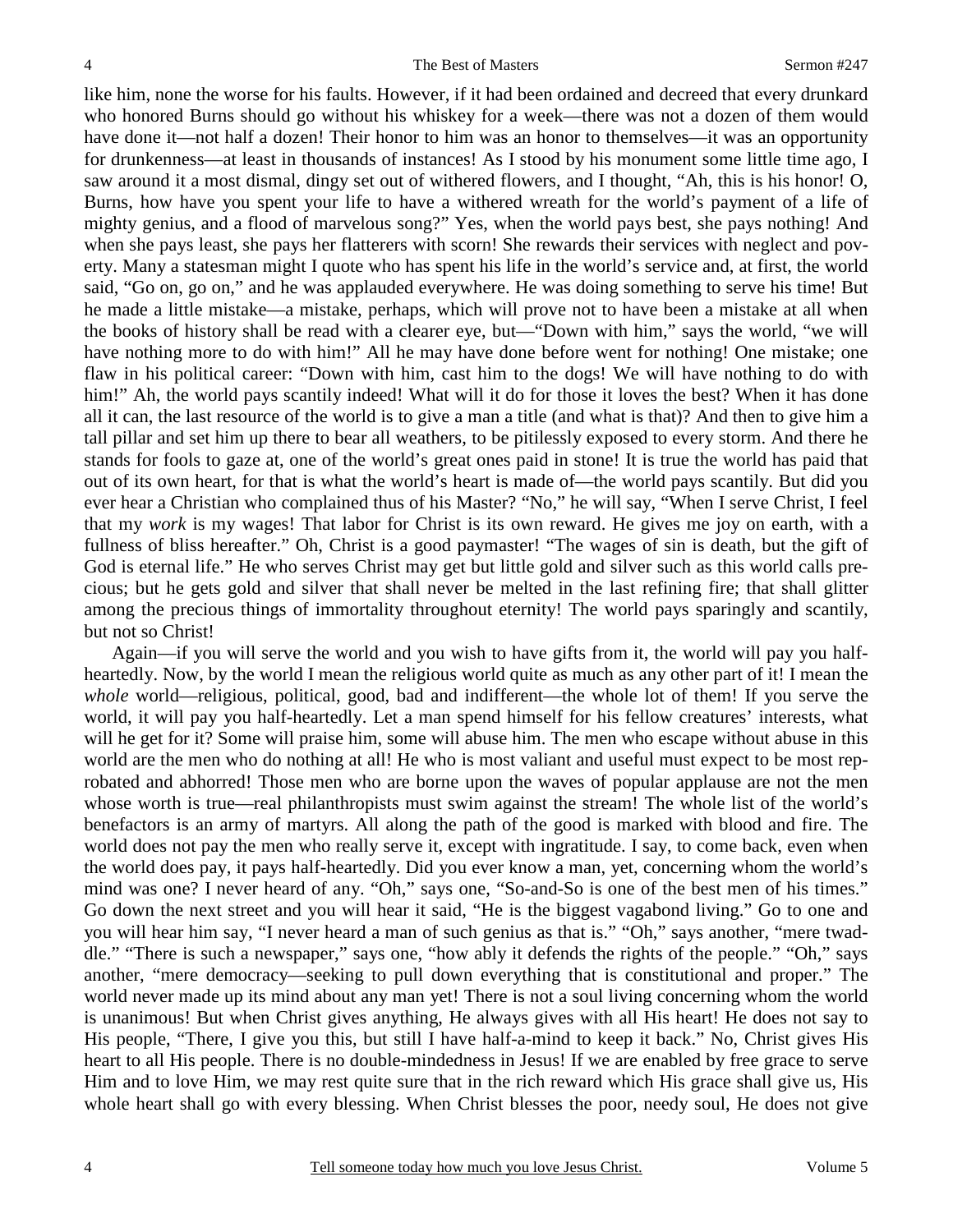with one hand and smite with the other—He gives him mercies with both His hands—both full! He asks the sinner simply to receive all that He is willing to give.

Then again, whenever the world gives anything, it gives mostly to those who do not need it. I remember once, when a lad, having a dog which I very much prized and some man in the street asked me to give him the dog. I thought it was pretty impudent and I said as much. A gentleman, however, to whom I told it, said, "Now suppose the Duke of So-and-So"—who was a great man in the neighborhood—"asked you for the dog—would you give it him?" I said, "I think I would." He said, "Then you are just like the entire world—you would give to those who do not need." Who in the whole of this congregation would object to give anything to the Queen? Not a soul of us, and yet, perhaps, there is no person in the world who so little needs our gifts! We can always give to those who do not require anything, for we feel that there is some little honor conferred upon us—an honor bestowed by the reception. Now, look at Jesus. When He gives to His friends, He gets no honor from them—the honor is in His own free heart that should lead Him to give to such poor worms! Great men have gone to Christ with mere professions and they have asked Him to be good to them, but then they have at the same time declared that they had a righteousness of their own and did not need much of Him. And He has sent them about their business and given them nothing! He said, "I came not to call the righteous, but sinners to repentance." But whenever poor, lost sinners have gone to Christ, He has never turned one of them away—never! He has given all they could possibly want and infinitely more than they thought they could ever expect! Might not Jesus say to us, when we ask Him for the blessings of His grace, "You are impudent in daring to ask." But instead of that, He loves to be asked, and He freely and richly gives—"Not as the world gives"—for He gives to those who need it most!

Again, there is another view of the world's gifts. The world gives to *its friends*. Any man will help his own friends. If we help not our own relatives and friends, then we are worse than heathens and publicans! But the world generally confines its good wishes and blessings to its class and kin. It cannot think of giving blessings to its enemies. Did you ever hear yet of the world's blessing an enemy? Never! It gives its benefactions to its friends and but very scantily even to them. But Christ gives His benefactions to His enemies. "Not as the world gives," He may truly say. The world says, "I must see whether you deserve it. I must see that your case is a good one." It inquires and inquires and inquires again. But Christ only *sees* that our case is a bad one and then He gives. He wants not a *good* case but a *bad* case! He knows our necessity and, once discovering our necessity, not all our sin can stop the hand of His bounty! Oh, if Jesus should call to mind some of the hard speeches we have uttered about Him, surely He would never bless us if it were not that His ways are far above our ways! Why, remember, my hearers, it is not long ago since you cursed Him—since you laughed at His people—despised Hs ministers and could spit upon His Bible! Jesus has cast all that behind His back and loved you in spite of yourself! Would the world have done that? Let a man get up and rail at his fellows—will they forgive and, after forgiving—will they begin to bless? Will they die for their enemies? Oh, no! Such a thing never entered into the heart of manhood! But Christ blesses rebels, traitors, and enemies to His cross! He brings them to know His love and taste of His eternal mercies.

A thousand remarks seem to start up and I scarcely know which to choose. "Not as the world gives give I unto you." The world always gives with a *stingy motive*. The most of us are compelled to economy. If we give anything away to a poor man, we generally hope that he will not come back. If we give him half a-crown, it is very often, as we say, to get rid of him. If we bestow a little charity, it is in the hope that we shall not see his face again, for we really do not like the same men continually begging at our door when the world is so full of beggars! Did you ever hear of a man who gave a beggar something to encourage him to keep on begging from him? I must confess I never did such a thing and am not likely to begin. But that is just what Christ does—when He gives us a little grace, His motive is to make us ask for more! And when He gives us more grace, it is given with the very motive to make us come and ask again! He gives us silver blessings to induce us to ask for golden mercies—and when we have golden favors—those same mercies are given on purpose to lead us to pray more earnestly and open our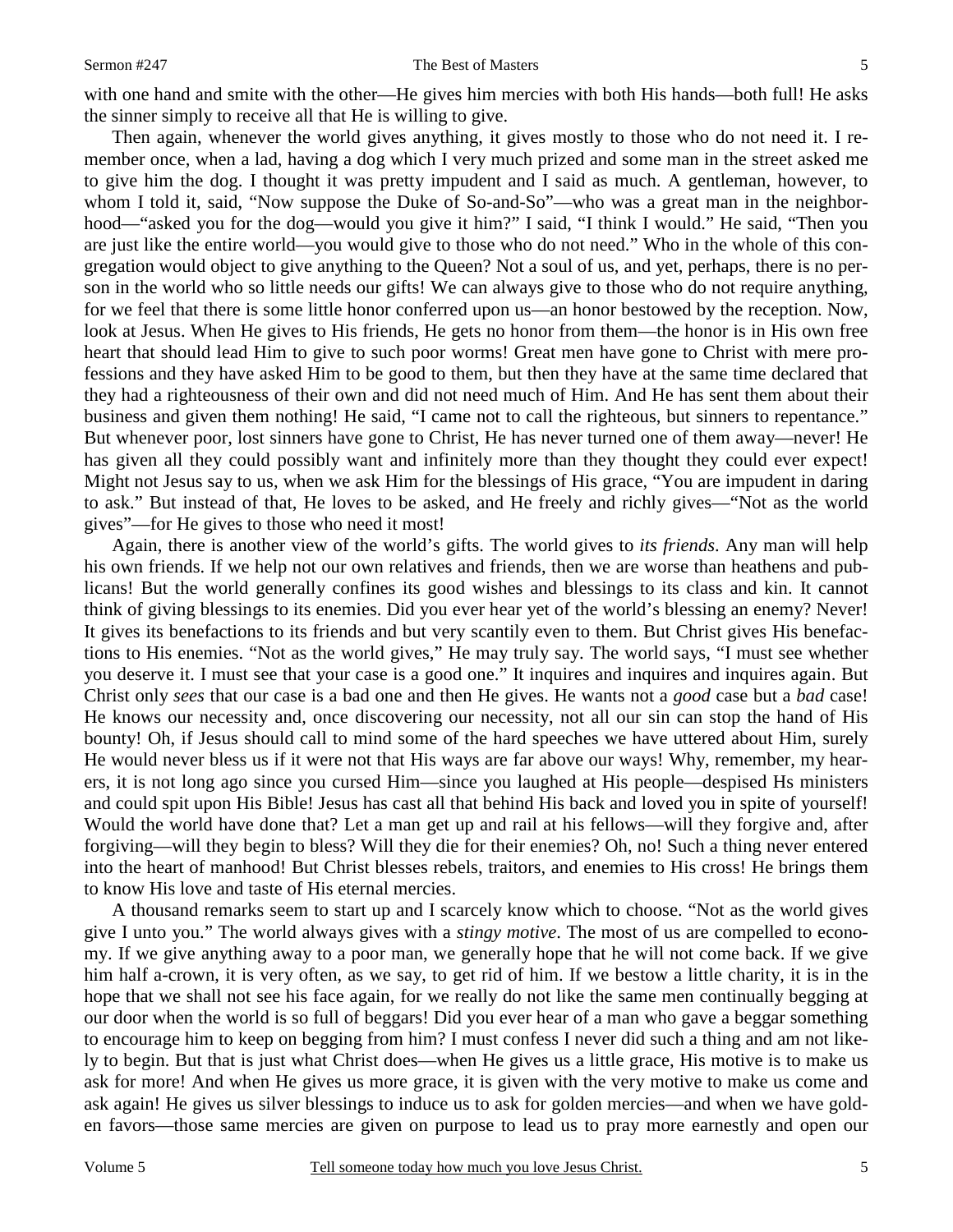mouth wider that we may receive more! What a strange giver Christ is! What a strange friend, that He gives on purpose to make us beg for more! The more you ask of Christ, the more you can ask. The more you receive, the more you will want! The more you know Him, the more you will desire to know Him. The more grace you receive, the more grace you will pant after. And when you are full of grace, you will never be content till you get full of glory! Christ's way of giving is, "Of His fullness have we received and grace for grace"—grace to make us pant for more grace—grace to make us long after something higher, something still fuller and richer. "Not as the world gives, give I unto you."

Again—when the world gives anything it is almost always with a *selfish motive*. The Christian gives, not hoping to receive again, but the world lends that it may borrow. It gives that it may receive. There are many men whose whole lives are a looking after self. They would not like to be told so, but even their benefactions to a hospital, or to a charity, are merely given because their name should be on the list. We know that too many persons would not think of relieving private need unless they thought there was a merit in it and so thought it would stand good for them at last! They would infinitely prefer to do their good in the lumps. I know, at this day, a man that I believe would give 20 pounds, 50 pounds, or a 100 pounds to a charity, but who would let his own relatives starve rather than give them anything because it would never be *known*—no one would talk about it! The world's motive for bestowing a blessing is in order that some rich fruit may flow from it! If the world rewards a warrior, its ostensible reason is that other soldiers may fight bravely. If it rewards some great artist, it is to encourage the profession, that is, to help themselves by getting others to amuse them as well as this man has done! There is always an ulterior motive in the world's generosity. Not so in Christ's! When He gives us mercies, He has nothing whatever to get from us. It is our delight to live to Him, but our living to Him cannot increase *His* glory—He is God over all, blessed forever! He gives us more than He can ever receive—and though we, with grateful hearts, desire to live to Him—that very gratitude is first His gift! The well of love is filled out of the spring of God—otherwise it had been the grave of mercies and not a fountain of praise!

Now, what more shall I say? I seem to have brought out the most prominent points of the world's giving, but let me add one more. "Not as the world gives, give I unto you." All that the world gives, it only bestows for a season—it must go back again. You have riches, man, as the reward of your toils. What shall you be the better for them in a few short months? Your broad acres and your leagues of land shall dwindle into a short six feet of clay! Your mansion—what shall it shrivel into—but into a small coffin over which shall be thrown a little dirt to hide your putrid dust and save the world a nuisance? The world will have all back of you. Naked you did come into it and it will take care you shall take nothing out of it, for naked shall you go out of it again! Oh, man, you have accumulated knowledge until you have become a walking encyclopedia, but what shall you take with you? What difference shall there be between your hollow skull and that of the meanest peasant, when some wanton gravedigger in some future year, shall take it up or split it with his spade? What shall you be the better for all those big thoughts that have stretched your skull and all those marvelous conceptions that have made it ache so much that you could scarcely carry it upon your shoulders? You will go back again to your fellow earth and the worms shall eat you and the philosopher shall taste no sweeter to his tooth than did the peasant! And, then, whether you are prince or king, or whether you are a poor, ignorant man, the worms shall make no distinction. You shall still rot—still be consumed—noisome gases and a handful of dust shall be your whole residue! What, then, can the world give? If it tried, it could not give you anything that would last! It cannot give you anything better than air! It can give you nothing that can pass into eternity with you. What? Though it follows you with the trumpet of fame, that trumpet cannot be heard half-way across the Jordan! If all the men in the world clapped their hands in your praise, not one angel, even on the very borders of the celestial world would observe the tumult of applause! The world can give you nothing that you can carry with you—you are at best a packhorse that shall carry its burden till it ends its journey and then it must lie down and die! You do but carry a burden on your back and verily, death shall unload you before you are allowed to enter another world!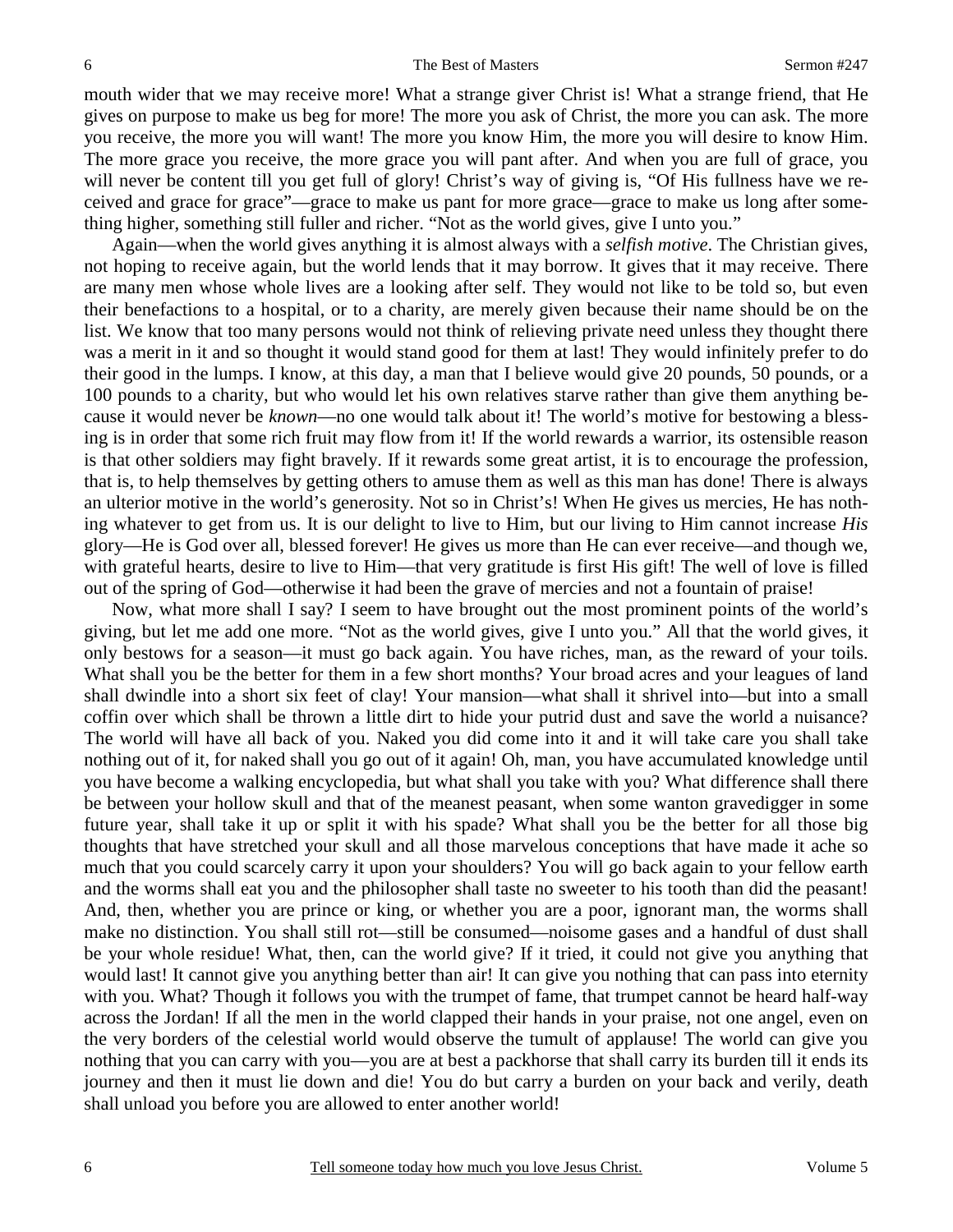How different is Christ in His gifts! What He gives, He gives forever! When He bestows mercies, they are lasting things. No shadows does He give, but real substance—no fancies, but eternal realities does He bestow. Oh, men and women of this world, when your gold is melted—when your diamonds have dissolved in gas—when your estates have gone—when your hopes are lost and when your goods are destroyed, *then* shall the people of God begin to know their riches! Then shall they shine forth as the sun in the kingdom of their Father.

### *"Not as the world gives, give I unto you."*

**III.** Now, this brings me to one PRACTICAL REFLECTION, OR RATHER EXHORTATION TO GOD'S PEOPLE. If this is true, my hearers, I beseech you to not serve the world—serve none but Christ, for He is the *best* Master! Serve Him with all your might because He so richly has given and so richly will give. I would not serve the world for the best empire in it! A king once said he wished all his subjects could be kings for a day, for "they would soon discover," he said, "that the art of governing is not so easy as they think and that a crown is not so soft a thing to wear as they imagine." No, the world may abuse us if it likes; if it abuses us we are not very sad, because the world is not our master—and as long as our own Master is satisfied, we care not for a stranger! If anyone should walk into your garden and say to your gardener, "I do not like the arrangement of these beds. I do not like those flowers. You are evidently a careless man." He would say, "Well, my master has been round this morning. He did not say much, but I saw a smile of satisfaction on his face. Therefore, what is that to you? It is no business of yours. I am not *your* servant. I do not serve you." Now, the world is a bad paymaster to those that obey and serve it. Let every Christian make up his mind that he will have nothing to do with serving the world. If the world scorns and frowns, let him say, "It is no business of yours. You are not my master. I do not serve you. If it amuses you to abuse me, go on, it will not hurt me." There is even in the mind of Christians, at times, too much of a tendency to time-serving. We are all so apt to think that we really must bow to public opinion, to this, that and the other. Oh, you will never be happy until the Holy Spirit has brought you to this—that you will fear God and that you will fear no one else—that you will serve God with undivided heart! I go further—I would not even serve the church if I must have it for a master! I can serve God; I can serve Christ, for Christ is a blessed Master. But I would not advise any of you to make the church your master! Wherever the church is, we are all bound to serve the Brethren, to serve the church of Christ as we are bound to assist in a common cause—but think not that even the dictum of the church is to be your judge! Imagine not that even its praise is that which you are to seek! You are to seek the praise of Christ! His church may do wrong; his ministers make mistakes, but Christ Himself can never be in error! Serve Christ—this is the practical exhortation from the whole subject. My dear friends, you who love Christ and have been chosen by Him from before the foundation of the world; who have been bought with His blood; have been washed and pardoned and forgiven—if Christ gives to you, not as the world gives—then I beseech you serve Christ better than worldlings serve the world! Oh, it is astonishing what men have done to serve the world! They have rushed to the cannon's mouth and given their life to be food for powder and they have thought they were well rewarded with a little praise! Men, too, have sweated at the furnace. They have spent their livings; have starved their families to invent some luxuries for the tables of the rich! Men have undergone unheard of labors—toils that positively appall you to read of—merely to become eminent in their profession, to be first in the rank of artisans among which they were numbered!

When the world has a gulf to fill, it never lacks a Curtis to leap into it, but Christ often sees His cause left and deserted by reason of the coldness of His friends! There is many a battle wherein the warriors of Christ turn their backs, though armed and carrying bows. I was thinking yesterday, and the thought struck me forcibly: 1800 years ago, or a little more, there were a few men met in an upper chamber for worship—about 400 of them. They met and they prayed, and they preached, and there was a divine fire kindled in their bosoms! And in a few years, they had preached the gospel in every language under heaven, and the mass of the world became professedly Christians. Now here is a room, not with 400 persons, but oftentimes filled with thousands, and yet does the religion of Christ progress as it